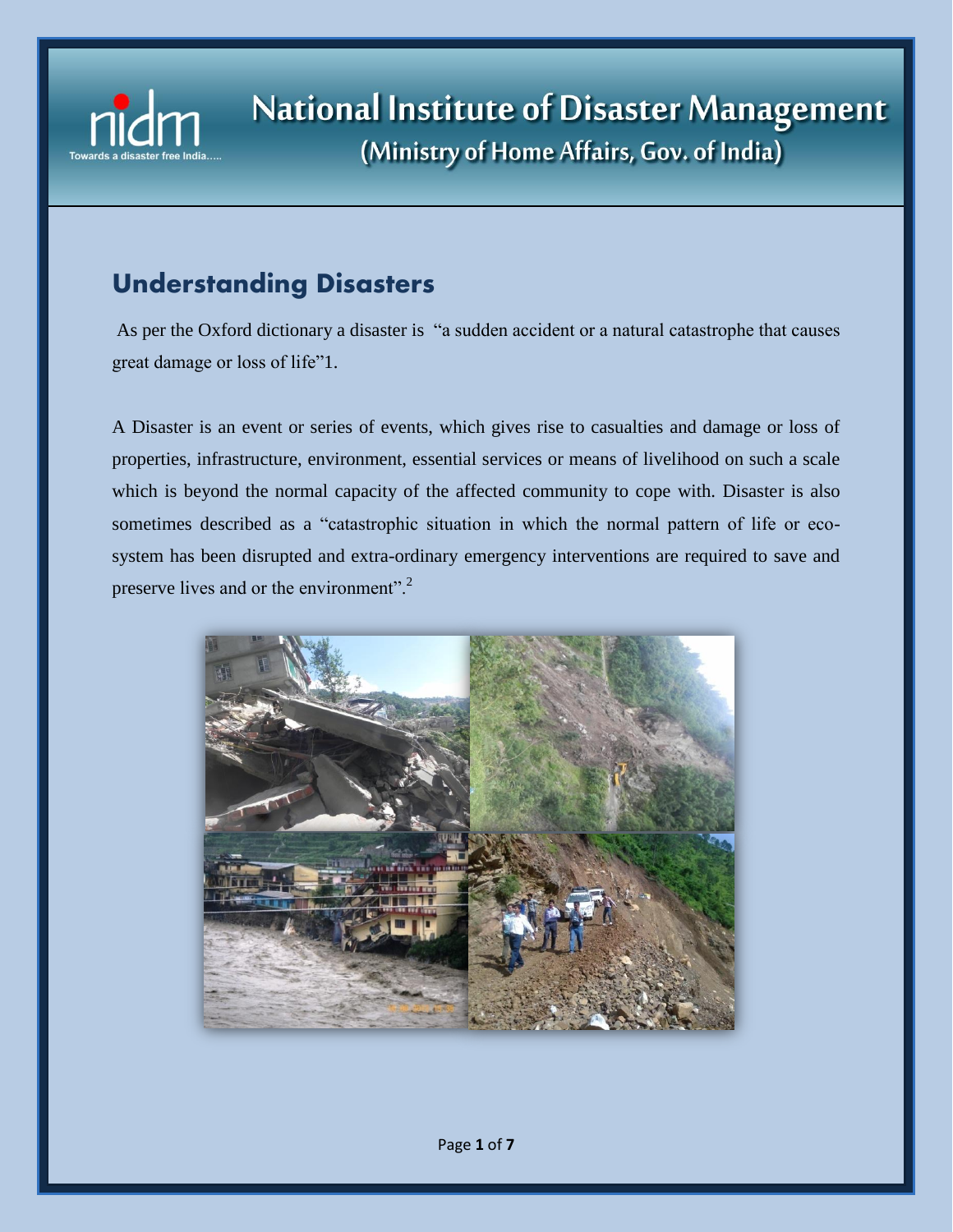The United Nations defines disaster as "the occurrence of sudden or major misfortune which disrupts the basic fabric and normal functioning of the society or community".<sup>3</sup>

A disaster is an event of nature or man-made that leads to sudden disruption of normal life of a society, causing damage to life and property to such an extent that normal social and economic values available are inadequate to restore normalcy after a disaster.

Disaster may be defined as a "catastrophic situation in which the normal patterns of life have been disrupted and extraordinary emergency interventions are required to save and preserve human lives and the environment".

A disaster is a sudden, calamitous event that seriously disrupts the functioning of a community or society and causes human, material, and economic or environmental losses that exceed the community"s or society"s ability to cope using its own resources. Though often caused by nature, disasters can have human origins  $(UNISDR)^4$ 

As per the Disaster Management Act 2005, a disaster is defined as "a casastrophe, mishap, calamity or grave occurrence in any area, arising from natural or man-made cause, or by accident or negligence which results in substantial loss of life or human suffering or damage to, and destruction of property, or damage to, or degradation of, environment, and is of such a nature or magnitude as to be beyond the coping capacity of the communicy of the affected area<sup>"5</sup>

Disasters produce a range of impacts; these include direct, secondary and indirect effects. Direct effects include deaths, injuries and physical damage. However, secondary disaster impacts such as releasing fire or hazardous material that is triggered by disasters. Finally, impacts include the ripple effect resulting from the flow of goods, services, unemployment etc.

# **Disaster Management:**

As per Disaster Management Act, 2005, "disaster management" means a continuous and integrated process of planning, organising, coordinating and implementing measures which are necessary or expedient for:

- (i) Prevention of danger or threat of any disaster;
- (ii) Mitigation or reduction of risk of any disaster or its severity or consequences;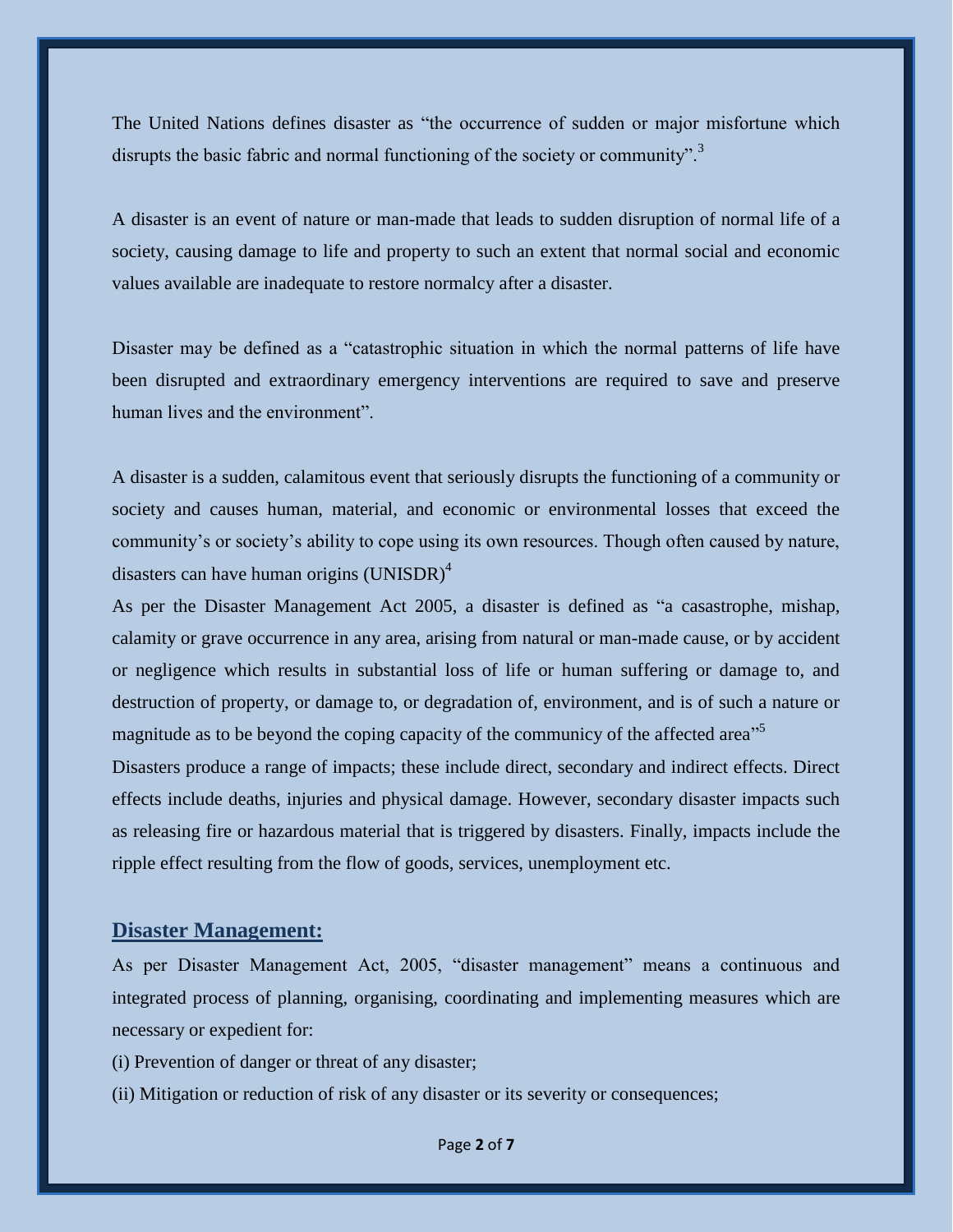(iii) Capacity-building;

(iv) Preparedness to deal with any disaster;

(v) Prompt response to any threatening disaster situation or disaster;

(vi) Assessing the severity or magnitude of effects of any disaster; evacuation, rescue and relief; (vii) Rehabilitation and reconstruction;

Disaster Management can be defined as the organization and management of resources and responsibilities for dealing with all humanitarian aspects of emergencies, in particular [preparedness](https://www.ifrc.org/en/what-we-do/disaster-management/preparing-for-disaster/),[response](https://www.ifrc.org/en/what-we-do/disaster-management/responding/) and [recovery](https://www.ifrc.org/en/what-we-do/disaster-management/from-crisis-to-recovery/) in order to lessen the impact of disasters.6

Disaster management includes<sup>7</sup> administrative decisions and operational activities that involve

- Prevention
- Mitigation
- Preparedness
- Response
- Recovery
- Rehabilitation

Disaster management involves all levels of government. Nongovernmental and communitybased organizations play a vital role in the process. Modern disaster management goes beyond post-disaster assistance. It now includes pre-disaster planning and preparedness activities, organizational planning, training, information management, public relations and many other fields. Crisis management is important, but is only a part of the responsibility of a disaster manager. The newer paradigm is the Total Risk Management (TRM) which takes a holistic approach to risk reduction.

# **Disaster Management Cycle**

The traditional approach to disaster management has been to regard it as a number of phased sequences of action or a continuum. These can be represented as a disaster management cycle. The basic disaster management cycle consex of six main activities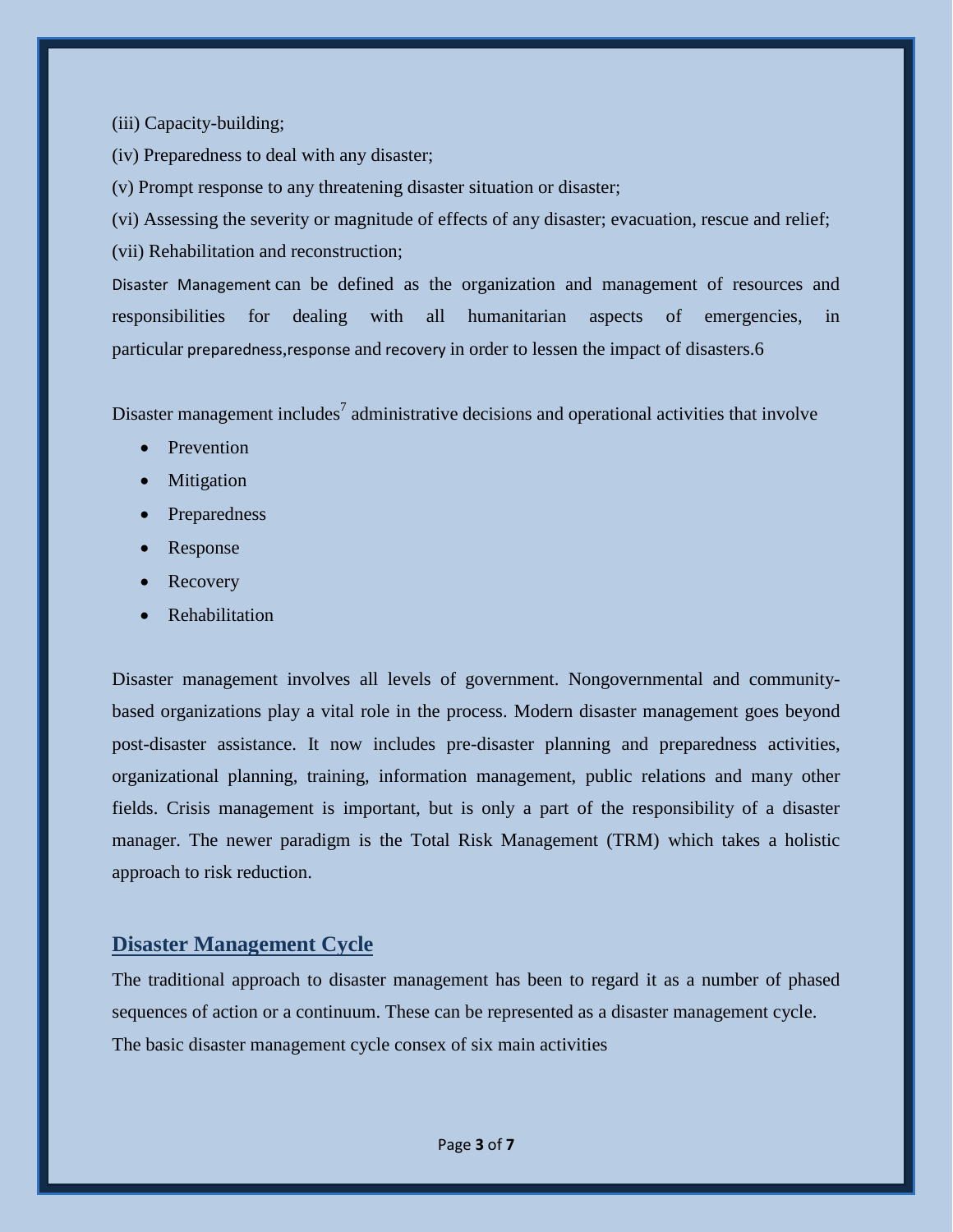

#### **Key Phases of Disaster Management**

There are three key phases of activity within disaster management:

- 1. **Pre – Disaster:** Before a disaster to reduce the potential for human, material or environmental losses caused by hazards and to ensure that these losses are minimized when the disaster actually strikes.
- 2. **During Disaster:** It is to ensure that the needs and provisions of victims are met to alleviate and minimize suffering.
- 3. **Post Disaster:** After a disaster to achieve rapid and durable recovery which does not reproduce the original vulnerable conditions

Traditionally people think of disaster management only in term of the emergency relief period and post disaster rehabilitation. Instead of allocated funds before an event to ensure prevention and preparedness. A successful disaster management planning must encompass the situation that occurs before, during and after disasters.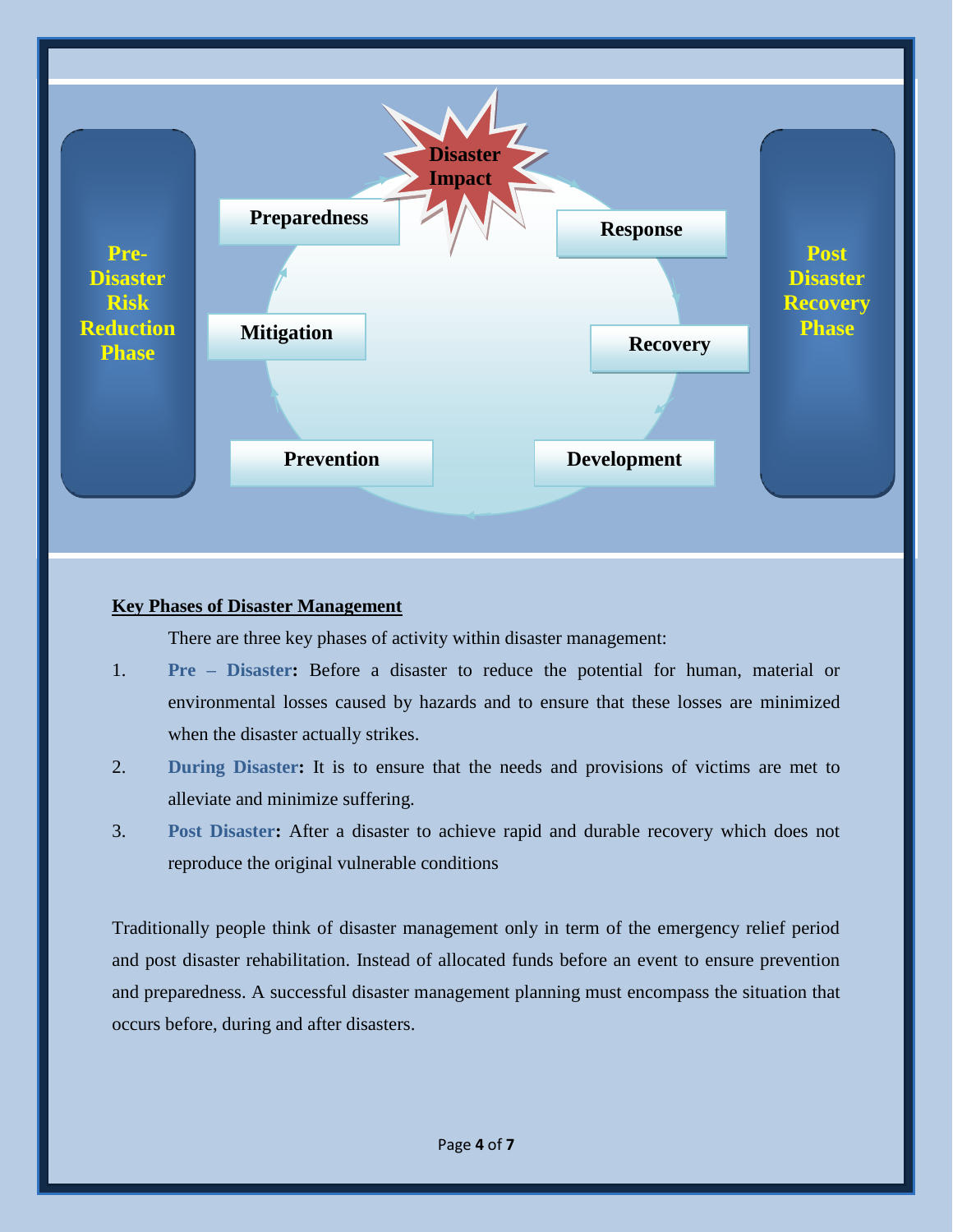# **Pre – Disaster Phase**

## **Prevention and Mitigation**

Reducing the risk of disasters involves activities, which either reduce or modify the scale and intensity of the threat faced or by improving the conditions of elements at risk.

Although the term "prevention" is often used to embrace the wide diversity of measures to protect persons and property its use is not recommended since it is misleading in its implicit suggestion that natural disasters are preventable. The use of the term reduction to describe protective or preventive actions that lessen the scale of impact is therefore preferred. Mitigation embraces all measures taken to reduce both the effects of the hazard itself and the vulnerable conditions to it in order to reduce the scale of a future disaster.

In addition to these physical measures, mitigation should also be aimed at reducing the physical, economic and social vulnerability to threats and the underlying causes for this vulnerability. Therefore, mitigation may incorporate addressing issues such as land ownership, tenancy rights, wealth distribution, implementation of earthquake resistant building codes, etc.

#### **Preparedness**

This brings us to the all-important issue of disaster preparedness. The process embraces measures that enables governments, communities and individuals to respond rapidly to disaster situations to cope with them effectively. Preparedness includes for example, the formulation of viable emergency plans, the development of warning systems, the maintenance of inventories, public awareness and education and the training of personnel. It may also embrace search and rescue measures as well as evacuation plans for areas that may be 'at risk' from a recurring disaster. All preparedness planning needs to be supported by appropriate rules and regulations with clear allocation of responsibilities and budgetary provision.

# **Early Warning**

This is the process of monitoring the situation in communities or areas known to be vulnerable to slow onset hazards, and passing the knowledge of the pending hazard to people in harm"s way. To be effective, warnings must be related to mass education and training of the population who know what actions they must take when warned.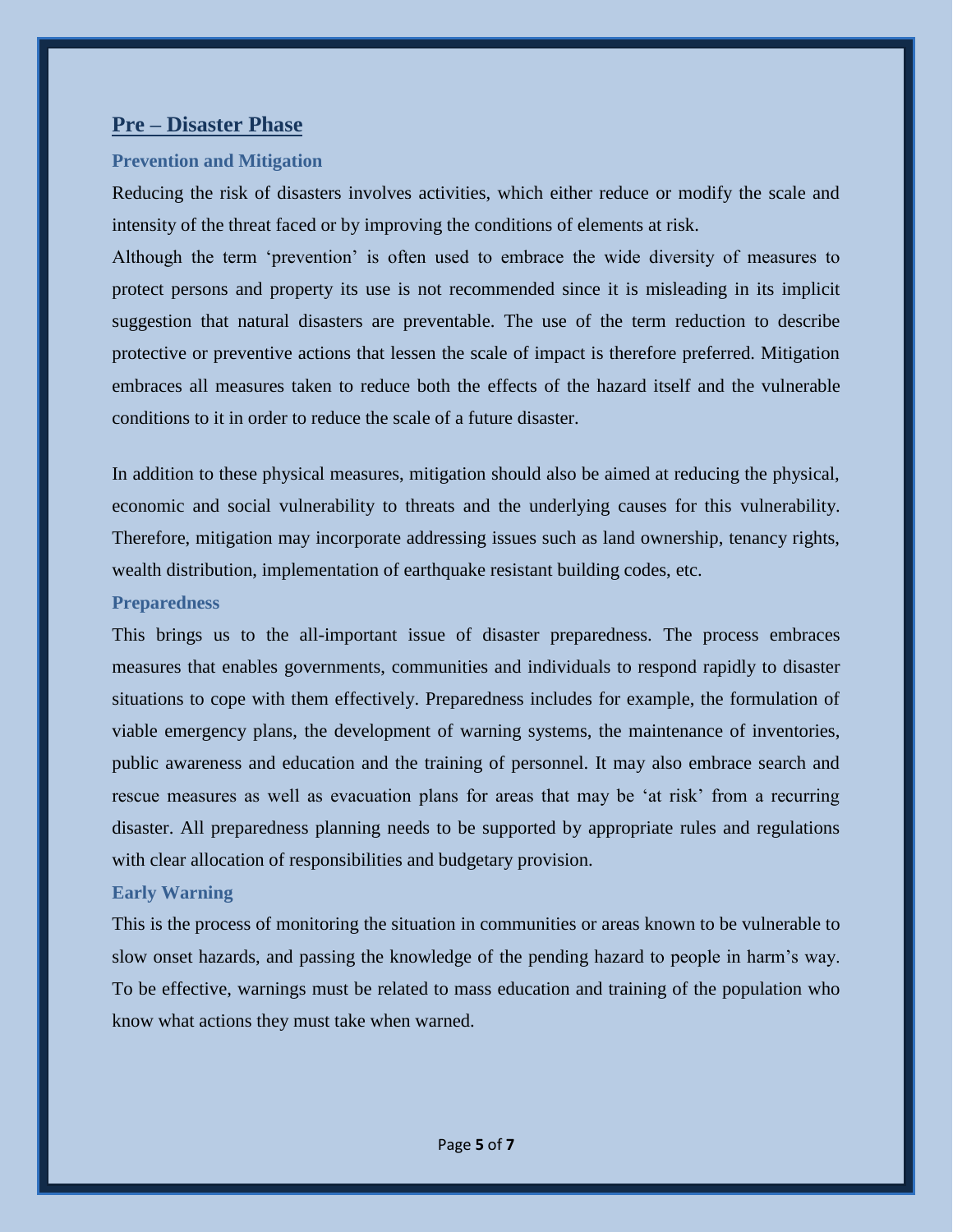#### **The Disaster impact**

This refers to the "real-time event of a hazard occurring and affecting elements at risk. The duration of the event will depend on the type of threat; ground shaking may only occur in a matter of seconds during an earthquake while flooding may take place over a longer sustained period.

#### **During disaster Phase**

#### **Response**

This refers to the first stage response to any calamity, which include for examples such as setting up control rooms, putting the contingency plan in action, issue warning, action for evacuation, taking people to safer areas, rendering medical aid to the needy etc., simultaneously rendering relief to the homeless, food, drinking water, clothing etc. to the needy, restoration of communication, disbursement of assistance in cash or kind.

The emergency relief activities undertaken during and immediately following a disaster, which includes immediate relief, rescue, and the damage needs assessment and debris clearance.

# **The Post- disaster Phase**

**Recovery:** Recovery is used to describe the activities that encompass the three overlapping phases of emergency relief, rehabilitation and reconstruction.

**Rehabilitation**: Rehabilitation includes the provision of temporary public utilities and housing as interim measures to assist long-term recovery.

**Reconstruction:** Reconstruction attempts to return communities to improved pre-disaster functioning. It includes such as the replacement of buildings; infrastructure and lifeline facilities so that long-term development prospects are enhanced rather than reproducing the same conditions, which made an area or population vulnerable in the first place.

**Development:** In an evolving economy, the development process is an ongoing activity. Longterm prevention/disaster reduction measures for examples like construction of embankments against flooding, irrigation facilities as drought proofing measures, increasing plant cover to reduce the occurrences of landslides, land use planning, construction of houses capable of withstanding the onslaught of heavy rain/wind speed and shocks of earthquakes are some of the activities that can be taken up as part of the development plan.